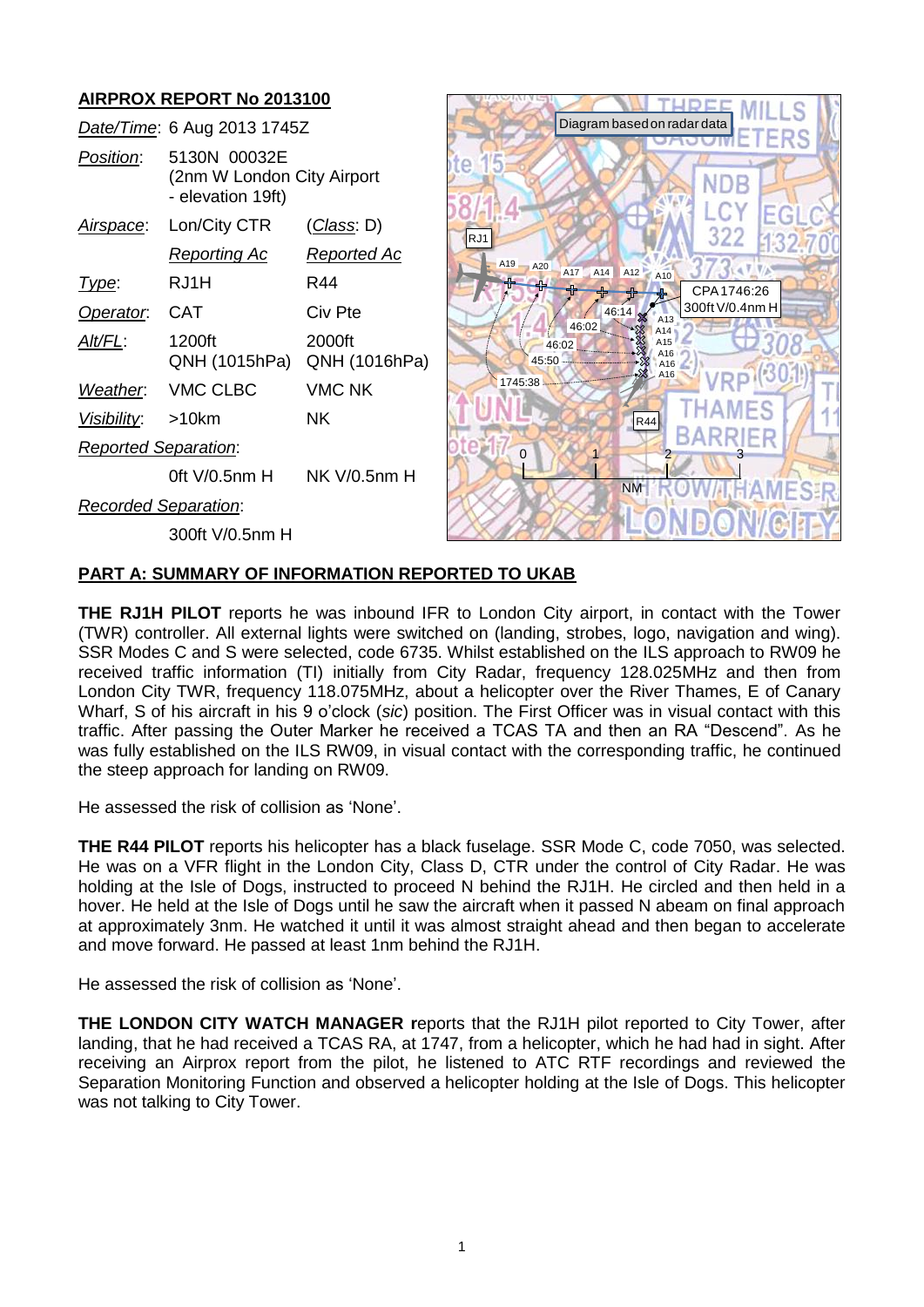## **Factual Background**

The London City weather was:

EGLC 061720Z 35005KT CAVOK 22/08 Q1015= EGLC 061750Z VRB02KT CAVOK 22/08 Q1015

MATS Part 1<sup>1</sup> states the ATC responsibilities for Class D airspace:'....Pass traffic information to IFR flights on VFR flights and give traffic avoidance advice if requested; Pass traffic information to VFR flights on IFR flights and other VFR flights'.

#### **Analysis and Investigation**

## **CAA ATSI**

CAA ATSI had access to written reports from both pilots, area radar recordings, RTF recordings and transcripts of the City Radar frequency and the London City Tower frequency. No report was received from the City Radar controller.

The R44 was receiving a Radar Control Service (RCS) from City Radar. At 1740:20 the R44 was given a clearance to proceed eastbound along the Thames to the Isle of Dogs not above 2000ft VFR.

At 1744:03 the RJ1H, also being provided with an RCS by City Radar, was given a closing heading for the ILS RW09 of 060°.

At 1744:42 the R44 was holding at the Isle of Dogs, in accordance with its clearance, with the RJ1H establishing on final approach (Figure 1). The City Radar controller passed TI on the RJ1H and the R44 reported having the traffic in sight.





At 1745:10 the RJ1H pilot was informed of the presence of the R44, holding S of a two mile final and was told that the R44 would pass behind him. The RJ1H was transferred to London City Tower. The City Radar controller instructed the R44 pilot, after the RJ1H had passed, to proceed up the Lea Valley not above 2000ft VFR. The controller also instructed the R44 pilot to arrange his flight to pass behind the RJ1H, which was complied with.

 $\overline{a}$ 

<sup>&</sup>lt;sup>1</sup> MATS Part 1, Section 1, Chapter 2, Page 2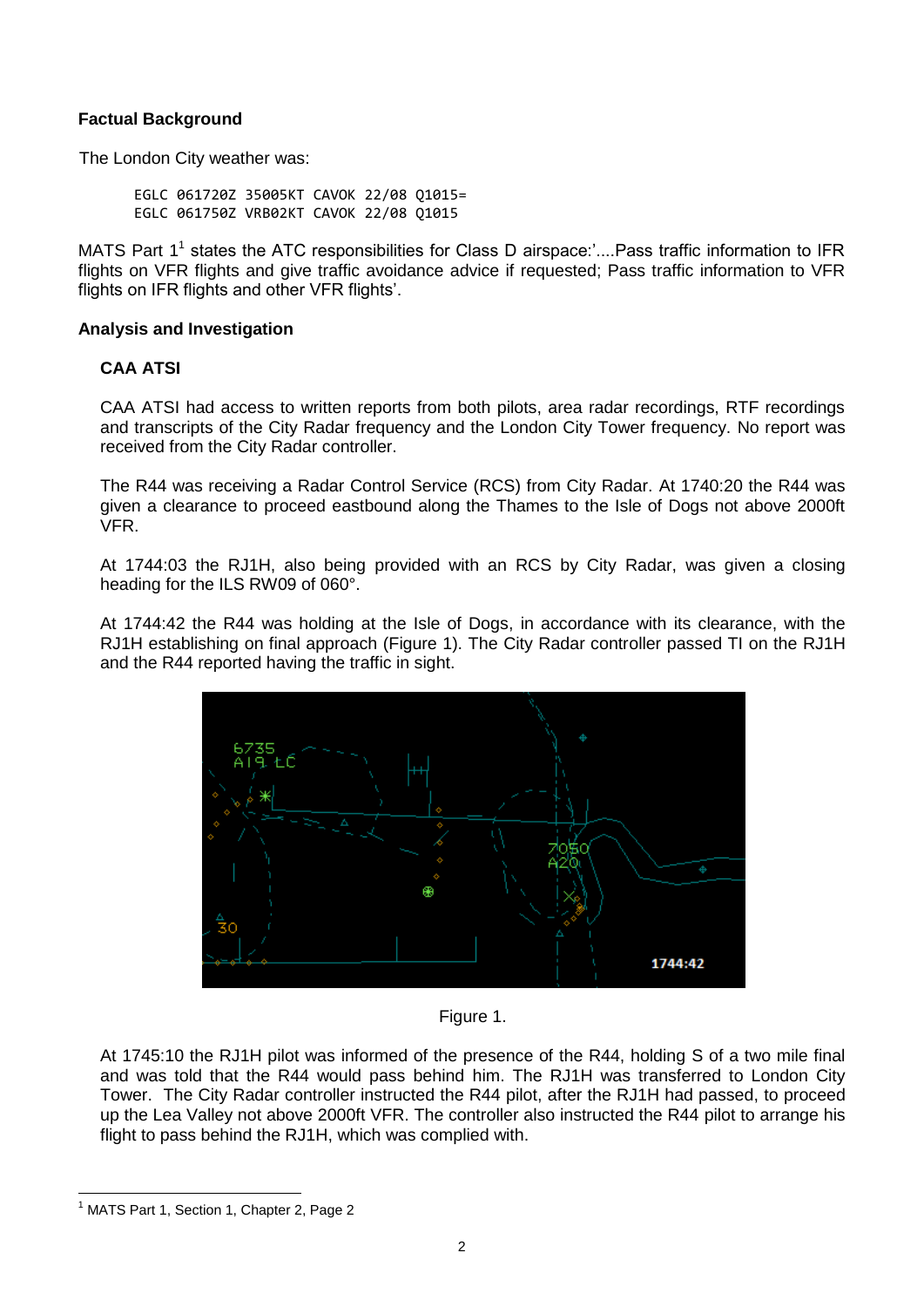# **Summary**

The Airprox occurred within Class D airspace of the London City CTR. The RJ1H was operating IFR and the R44 VFR. Both the City radar and the London City TWR controllers complied with ATC responsibilities for flights within Class D airspace; appropriate TI was issued to both flights. The R44 was visual with the RJ1H and complied with the City radar's instruction to pass behind it. The RJ1H received a TCAS RA to descend, which was complied with by descending on the ILS. Neither pilot considered there was any risk of collision.

#### **PART B: SUMMARY OF THE BOARD'S DISCUSSIONS**

Information available included reports from the pilots of both aircraft, area radar recordings, transcripts of the relevant RT frequencies and reports from the appropriate ATC and operating authorities.

The Airprox was reported by the RJ1H pilot following receipt of a TCAS RA against an R44 crossing behind. Board members wondered why the pilot of the RJ1H had decided to file an Airprox report as there had been no risk of a collision and both aircraft had been operating as cleared. It transpired that the associated airline's company reporting form does not have a separate field for reporting TCAS alerts, therefore, it is possible that the Airprox box was used instead. It was noted that there have been a number of similar Airprox reports from the same company operating into LCY.

The Board then considered the actions of the pilots. The R44 had been instructed to cross behind the RJ1H, which it had in sight. Although the pilot reported he had headed North from the Isle of Dogs after the RJ1H had passed through his twelve o'clock, radar recordings indicate that he actually set course before the aircraft had crossed. Whilst this complied with the ATC clearance, it resulted in the RJ1H receiving a TCAS RA due to the helicopter's forward vector then impinging on the RJ1H's TCAS Protection Volume. Airline members commented that this was due to the high Glide Path angle at London City (5½°), where the aircraft was higher on approach than at other airports such that the RJ1H would still have been above the TCAS Descent RA reporting threshold of 900ft at the time. Civil ATC members stated that it was not possible to cross single-engine helicopters further to the west due to operating restrictions.

The Board members agreed that the cause of the Airprox had been the TCAS RA received by the RJ1H due to the R44 flight vector. However, there was considerable discussion over the associated risk and, specifically, whether it should be classified as a Category C (no risk of collision) or a Category E (normal procedures, safety standards and parameters pertained). Many members considered that, because this was normal operations at LCY, with no risk of collision, an E was appropriate. However, it was equally pointed out that it should not be normal procedure to receive a TCAS RA on final approach (or at any other time in flight). The definition of a Category E is that: "an incident meets the criteria for reporting, but, by analysis, it was determined that the occurrence was so benign that it would be misleading to consider it an Airprox occurrence. Normal procedures, safety standards and parameters pertained", the key consideration was therefore whether 'normal procedures, safety standards and parameters pertained'. After much debate, it was decided that normal procedures and parameters had in fact pertained (in as much as the LCY 5½° approach is an unusually steep approach compared to other airfields) and that integrated operations conducted as in this case had met 'normal safety standards' because there had been no risk of collision or breakdown in situational awareness by the pilots, who had both received timely Traffic Information from ATC and had had each other in sight before the TCAS system had generated the RA. Notwithstanding, the Board remained very concerned that TCAS RA warnings should not be considered as 'normal' at any time. They therefore resolved to recommend that the CAA reviews TCAS interaction between local traffic and CAT inbound and outbound LCY in order to determine how operating procedures might be modified to avoid similar occurrences.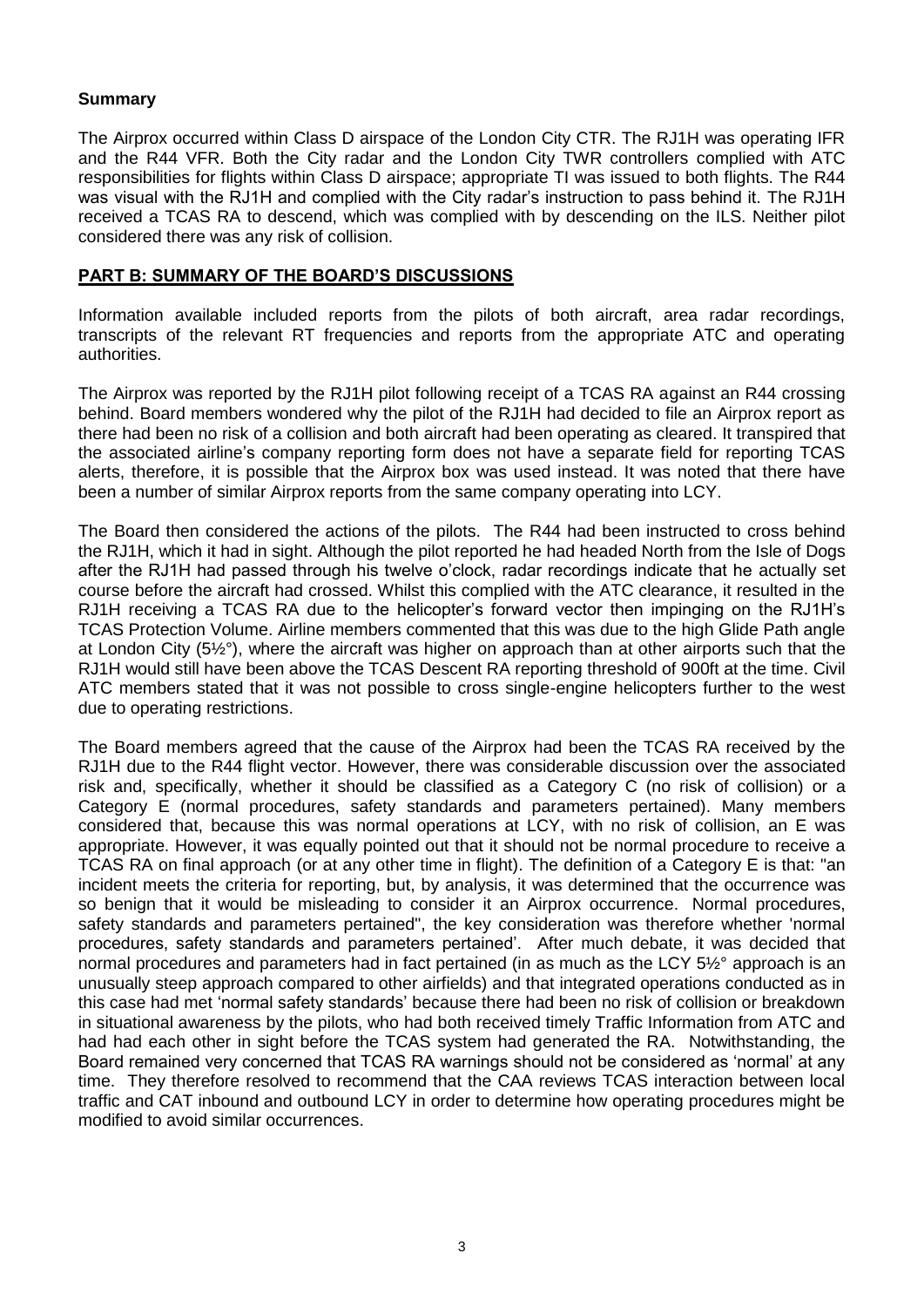# **PART C: ASSESSMENT OF CAUSE AND RISK**

Cause: Although well clear of the other aircraft, and with it in sight within Class D airspace, following appropriate TI from ATC, the R44 flight vector generated a TCAS RA in the RJ1H.

Risk: E

- ERC Score<sup>2</sup>: : 1.
- Recommendation: The CAA reviews TCAS interaction between local traffic and CAT inbound and outbound LCY.

 2 Although the Event Risk Classification (ERC) trial had been formally terminated for future development at the time of the Board, for data continuity and consistency purposes, Director UKAB and the UKAB Secretariat provided a shadow assessment of ERC.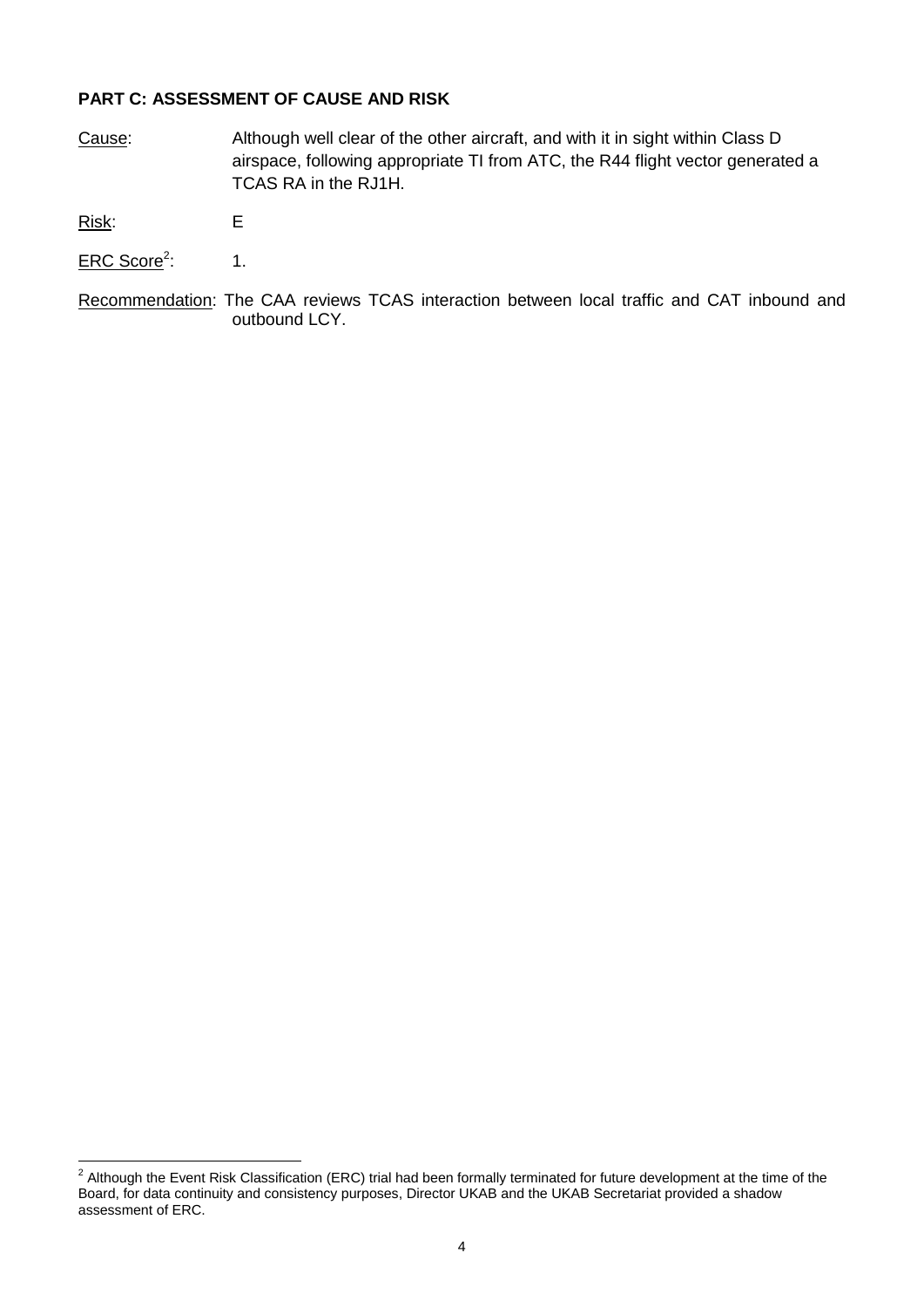# **ANNEX A**

# **UKAB 2013/100: CAA ATSI Report**

# **1 Background**

- 1.1 An AIRPROX was reported by a British Aerospace RJ100 (RJ1H) following receipt of a TCAS RA against a Robinson R44 II (R44) in Class D airspace whilst being vectored for the ILS approach to runway 09 at London City.
- 1.2 The RJ1H was operating IFR inbound to London City, squawking 6735, and was in receipt of a Radar Control Service from City Radar on frequency 128.025MHz.
- 1.3 The R44 was operating VFR to and from Denham, squawking 7050, and was in receipt of a Radar Control Service from City Radar on frequency 128.025MHz.
- 1.4 CAA ATSI had access to written reports from both pilots, area radar recordings, RTF recordings and transcripts of the City Radar frequency and the London City Tower frequency.
- 1.5 The London City weather is reproduced below: EGLC 061720Z 35005KT CAVOK 22/08 Q1015= EGLC 061750Z VRB02KT CAVOK 22/08 Q1015=

## **2 Factual History**

2.1At 1740:20 the R44 was given a clearance to proceed eastbound along the Thames to the Isle of Dogs not above 2000ft VFR.

2.2At 1744:03 the RJ1H was given a closing heading for the ILS runway 09 of 060 degrees.

2.3At 1744:42 the R44 was holding at the Isle of Dogs in accordance with his clearance with the RJ1H establishing on final approach (Figure 1). The City Radar controller passed traffic information on the RJ1H and the R44 reported having the traffic in sight.